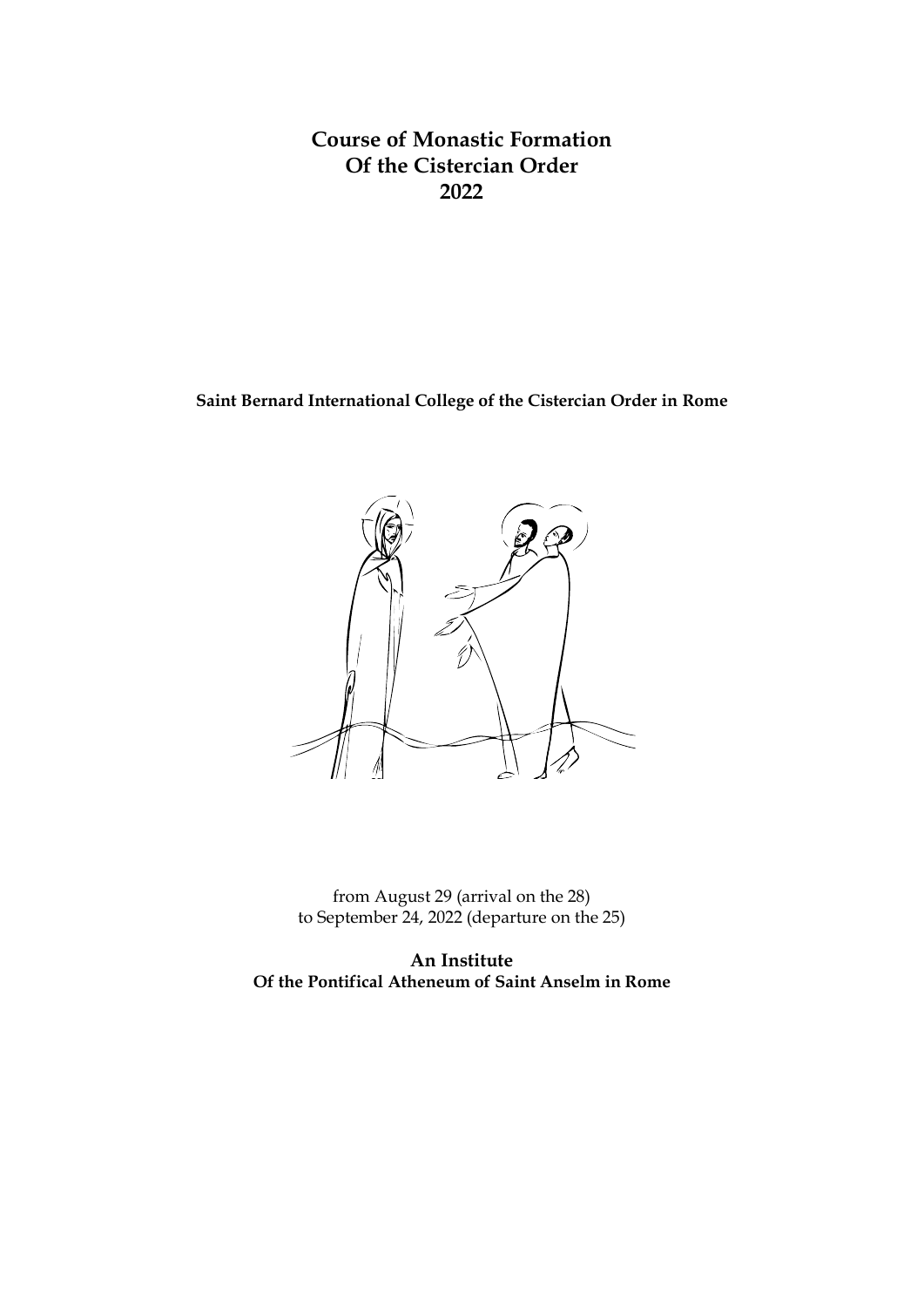On May 30, 2008 a letter arrived from the Dean of the Faculty of Theology of the Pontifical University of St. Anselm which stated that the Congregation for Catholic Education has connected the Cistercian monastic studies of the *College of San Bernard in the City*, seat of the Course of Monastic Formation, to the *Faculty of Theology of the Pontifical Atheneum of Saint Anselm* (prot. 538/2008).

On the basis of this approval, the *Pontifical Atheneum of Saint Anselm* offers the specific diploma, entitled, **Diploma of Monastic Formation**, which up to now was issued by the *College of Saint Bernard in the City* of the Cistercian Order.

The Course of Monastic Formation classes are held in the *College of Saint Bernard in the City* and the program of these courses is determined in collaboration with and under the supervision of the delegate of the *Monastic Institute* of the *Faculty of Theology* of the *Pontifical Atheneum of Saint Anselm*. In order to obtain the **Diploma of Monastic Formation**, it is necessary to pass the exams of all the courses, thereby earning all of the requisite credits.

The Course of Monastic Formation is designed to help abbots, monasteries, and congregations apply the program established in *Ratio Institutionis O. Cist***.**, approved by the General Chapter.

## **USEFUL INFORMATION FOR THE STUDENTS**

**GENERAL MODERATOR**: Most Rev. Mauro Giuseppe Lepori **ACADEMIC ADVISORS**: Rev. Lluc Torcal (Poblet) **SECRETARY** Mrs. Agnese Kulczycka

### **Daily Schedule**

| Dinner, Recreation, Compline |
|------------------------------|
|                              |
|                              |

The courses are held from Monday to Saturday.

Third-year students should begin, in agreement with their chosen professor, a research project that will corroborate the monastic formation courses.

**Important Note**: *the community itself forms its members to carry out the duty of observances and of fraternal life in common* (*Ratio Institutionis* 28), and therefore the community life of the College should be respected as an integral part of the formation offered by the course.

#### *Requirements*

1. Only those students will be accepted who have a letter of recommendation from their own superiors.

2. The price amounts to  $1600 \text{ }\epsilon$ , which includes full room and board, and payment for the professors and translators. The payment is due before August 24, 2015 to the Procurator General or his accountant, through a bank transfer or an equivalent.

3. The course will begin on **August 29 at 8:30 in the main hall and it will end on September 24**. It is hoped that no students will depart before September 24.

N.B. Vigils are recited in private. Students are asked to bring their own prayer books for Vigils.

### **REGISTRATION**